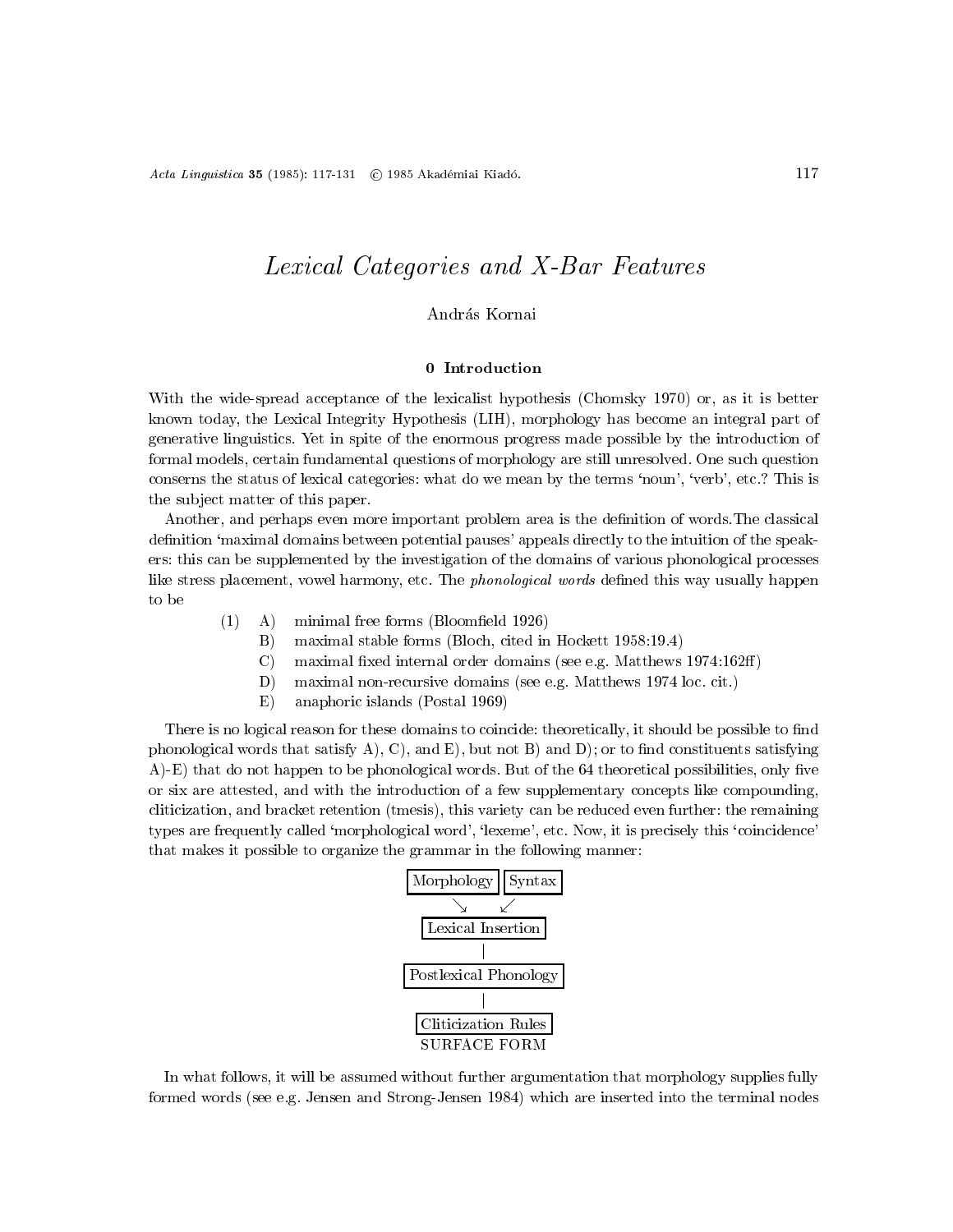## András Kornai

of independently generated syntactic trees. A word  $w$  can be inserted under a node  $n$  if they are of the same lexical category: in addition to this the *morphosyntactic features* of n and w must be the same. For instance, 'boy' cannot be inserted under a node  $V$ , or under a node  $N<+$  PLURAL $>$ .

The paper is divided into three sections. Section 1 outlines a purely morphological approach to the problem of lexical categories, which is exemplied by a brief description of Hungarian nouns. Section 2 gives a more formal proposal: this is illustrated by a detailed description of the nominal paradigm in the proposed framework. Section 3 is devoted to X-bar features: here the category system of Hungarian is analyzed.

I would like to acknowledge here my indebtedness to the participants of the Veszprem Morphology Conference and in particular to Farrell Ackerman, László Kálmán, and Ferenc Kiefer.

#### 1 Taradigms and word classes

In describing the grammar of a language, we have to make reference to certain lexical categories. Some of these, e.g. the category 'adjective' in English, have psychological reality in the sense that speakers of the language can grasp the concept easily after the presentation of a few examples and counterexamples, and make highly consistent judgments afterwards. Other categories, though highly relevant for the grammar, are not susceptible of such psycholinguistic testing: this seems to be the case with closed (or just very small) categories like pronoun, auxiliary, etc. But even if our grammar appeals only to psychologically real categories, we do not necessarily know what characteristics of a word make the speakers assign it to one category or another. In addition to what might be called the taxonomical problem of classifying individual words, we also have some ontological problems: What is a lexical category? How many categories are there in any given language? Is there a universal set of lexical categories, and if not, how can we identify categories cross-linguistically?

The traditional answer, generally accepted until the end of the last century, was based on the idea of class-meanings. But in spite of its long history and great intuitive appeal, this idea could not withstand the criticisms levelled at it by the structuralists: "The school grammar tells us, for instance, that a noun is 'the name of a person, place, or thing'. This definition presupposes more philosophical and scientic knowledge than the human race can command, and implies, further, that the form-classes of a language agree with the classications that would be made by a philosopher os scientist. Is *fire*, for instance, a thing? For over a century, physicists have believed it to be an action or process rather than a thing: under this view, the verb burn is more appropriate than the noun fire. Our language supplies the adjective hot, the noun heat, and the verb to heat, for what physicists believe to be a movement of particles in a body. (...) Class meanings, like all other meanings, elude the linguist's power of definition, and in general do not coincide with the meanings of strictly defined technical terms. To accept definitions of meaning, which at best are makeshifts, in place of an identification in formal terms, is to abandon scientific discourse." (Bloomfield 1933:16.2)

The structuralists based their solution to the problem of lexical categories on the notion of distributional equivalence: two items belong to the same class if they can be substituted for each other in every context in which they appear. This definition (for a more detailed version, see e.g. Harris 1951 ch 15) is better suited for morphemes than for words, since fully formed words with different inflection usually appear in widely differing contexts. In some cases, e.g. verbs with various person-number affixes, the situation might be saved by appealing to partial morphemic similarity and complementary distribution, but in others (e.g. the finite vs. the infinitival forms of a verb) only ad hoc solutions can be found.

118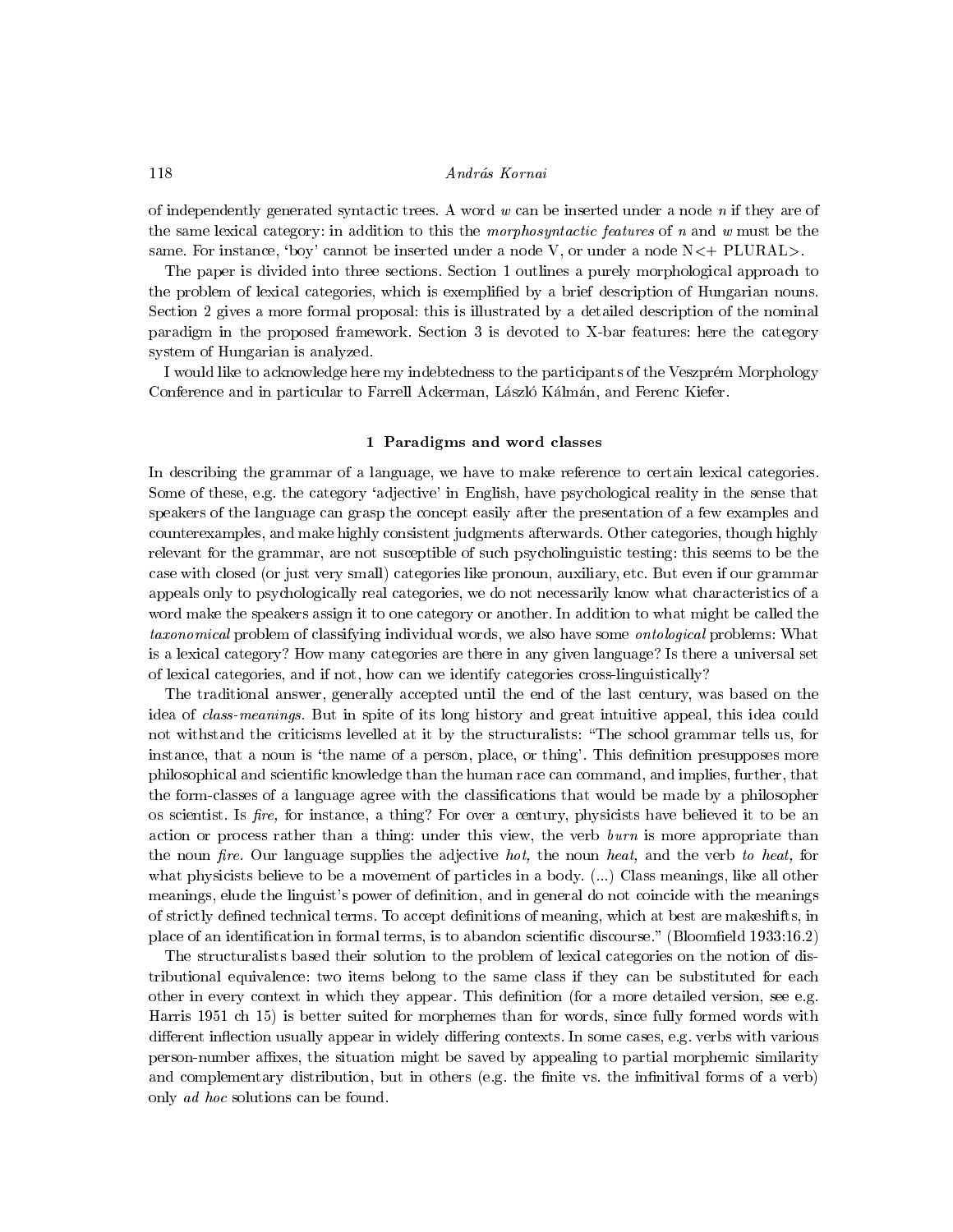Another problem with this solution is that it provides no basis for a feature analysis of the resulting categories. The distributional regularities of the resulting classes cannot be captured in terms of (binary) features in any obvious manner, and the number of `natural' classes of categories is too small to provide a basis for feature analysis. This point, i.e. the arbitrariness of the so-called Xbar features of lexical categories was noted by Kean (1976), who shows that such features cannot be motivated syntactically or semantically. Yet generative grammarians persist in using X-bar features, and this creates a need for a theory which makes the development and the comparison of such feature analyses a feasible task. This problem will be discussed in Section 3.

The central claim of this paper is that lexical categories and their feature analyses belong to the domain of morphology: in particular, the definition of lexical categories should be based on the (word-) *internal* distribution of stems and affixes rather than on the *external* distribution of words (or morphemes) within sentences. In order to make this claim more precise, and to facilitate comparison with the structuralist definition, I will try to phrase it in purely distributional terms. First it should be noted that under the LIH, sentences can be segmented into words, since lexical insertion has to operate on fully formed words. I will assume that sentences can also be segmented into morphemes (by, say, the methods outlined in chs 12-13 of Harris 1951), and that every word contains an integral number of these. Moreover, it is assumed that the phonological rules of the grammar are formulated in such a manner that every combination of morphemes, when entered to the (morpho)phonological component, will give rise to phonologically possible words, and that speakers of the language are capable of deciding whether a given combination can be a word of the language or not. (This will make it possible to employ a somewhat loose terminology that makes no distinction between words and their morphological makeup.) These assumptions are shared by the majority of existing generative morphological models, like Aronoff (1976), Lieber (1981), Kiparsky (1982), Selkirk (1983).

The first distinction to be made is between *stems* and *affixes*. Since stem  $+$  stem and stem  $+$ affix combinations can give rise to possible words, while affix  $+$  affix combinations usually can not, it is possible to classify morphemes as stems or affixes solely on the basis of their word-internal distribution.<sup>1</sup>

The second distinction to be made is between *derivational* and *inflectional* affixes. Although it is true that in general inflectional affixes are farther from the stem than derivational ones, this does not give us sufficient leverage to distinguish between the two, and additional criteria must also be employed. There is no need to go into details here, because the ultimate object of the enterprise is to set up paradigms, and in this, morphological considerations are of secondary importance. In what follows, I will make liberal use of the criterion suggested by Anderson  $(1982)$ : "Inflectional morphology is what is relevant to the syntax."

Now, given a set of stems and another (in the ideal case, disjoint) set of inflectional affixes, the paradigm of a stem or a word can be defined as the set containing those stem  $+$  affix(n) combinations that give rise to possible words of the language in question. If a word containing, say, a stem s and two (inflectional) affixes a and b can be subjected to further affixation, than the paradigm of  $s + a$  $+ b$  is simply the intersection of the paradigm of s with those words that contain both a and b (in some order). If a paradigm of a word cannot be expressed as an intersection of this sort, it will be

 $^{\prime}$  The actual 'discovery procedure' will be somewhat complicated, because in general more than one affix can be present in a word, and because certain elements can be affixes in one word and stems in others.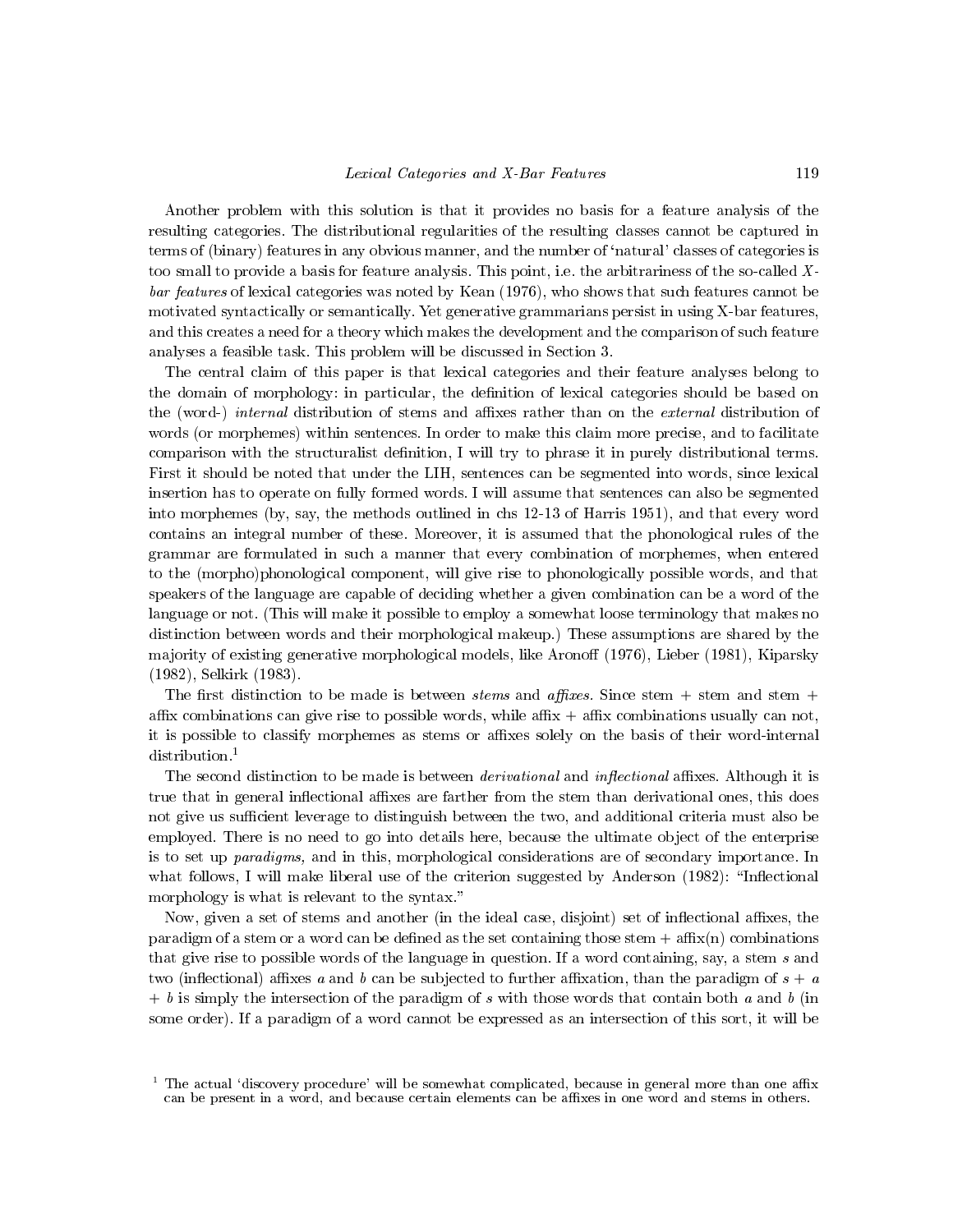called *irreducible*; otherwise, it is *reducible* to its superset paradigm.<sup>2</sup> Since the traditional notion of paradigms is captured by the irreducible paradigms in this model, the adjective 'irreducible' will be dropped from now onwards. After these preparations, the definition of lexical categories becomes a trivial matter:

(2) Two stems (or words) belong to the same category if and only if their paradigms contain the same inflectional affix-combinations.

(3)

|       |       |     |    | $0 = NOM$                 |
|-------|-------|-----|----|---------------------------|
|       |       |     |    | $t = ACC$                 |
|       | 0     |     |    | $nak = DAT$               |
|       | om    | 0   |    | $val = INS$               |
|       | od    |     | 0  | $ért = CAU$               |
|       | a.    |     |    | $v\acute{a} = TRA$        |
|       | unk   |     |    | $on = SUE$                |
|       | otok  | ék  |    | $ra = SBL$                |
| sógor | uk    |     | é  | $r \delta l = \text{DEL}$ |
|       | aim   |     |    | $ban = INE$               |
|       |       | aid |    | $b\delta l = EAL$         |
|       | ai    |     |    | $ba = ILL$                |
|       | aink  |     | éi | $n\acute{a}l = ADE$       |
|       | aitok |     |    | $hoz = ALL$               |
|       | aik   |     |    | $t$ ól = ABL              |
|       | ok    |     |    | $ig = TER$                |
|       |       |     |    | $k$ ént = $FOR$           |

The paradigmatic forms of the noun  $s\acute{o}g\acute{o}r$  'brother-in-law' are given under (3): the same affix combinations (modulo assimilation and vowel harmony) can be used with more than 98% of the 35171 items classified as nouns in the seven-volume 'A Magyar Nyelv Ertelmező Szótára' (Explanatory Dictionary of the Hungarian Language, 1959).<sup>3</sup> The results are even better if idiom chunks (e.g. jotta 'iota' in egy jottányit sem... 'not even a iota') are removed from the corpus. For the treatment of the remaining `defective' nouns, see Section 2.

Since definition  $(2)$  is fully operational, it is possible to apply it to languages that fall outside the scope of the traditional Word and Paradigm model. For instance, in a purely isolating language we will have no inflectional affixes, so every word will belong to the same category. In this limiting case, the separation of morphology from syntax will not simplify the grammar at all, and the same is true for an ideally synthetic language where every sentence contains but one word. In general, the

<sup>2</sup> A few intuitively reducible paradigms turn out to be irreducible under this denition, and it is necessary to introduce the concept of *suppletion* at this point.

<sup>3</sup> All lexicographic data were obtained from a lexical data-base system that has been developed jointly by László Éltető (Computer Science and Automation Institute) and the author (see Éltető 1985). The system uses data from the Reverse-Alphabetized Dictonary of the Hungarian Language (Papp 1969) which, in turn, was based on the Explanatory Dictionary.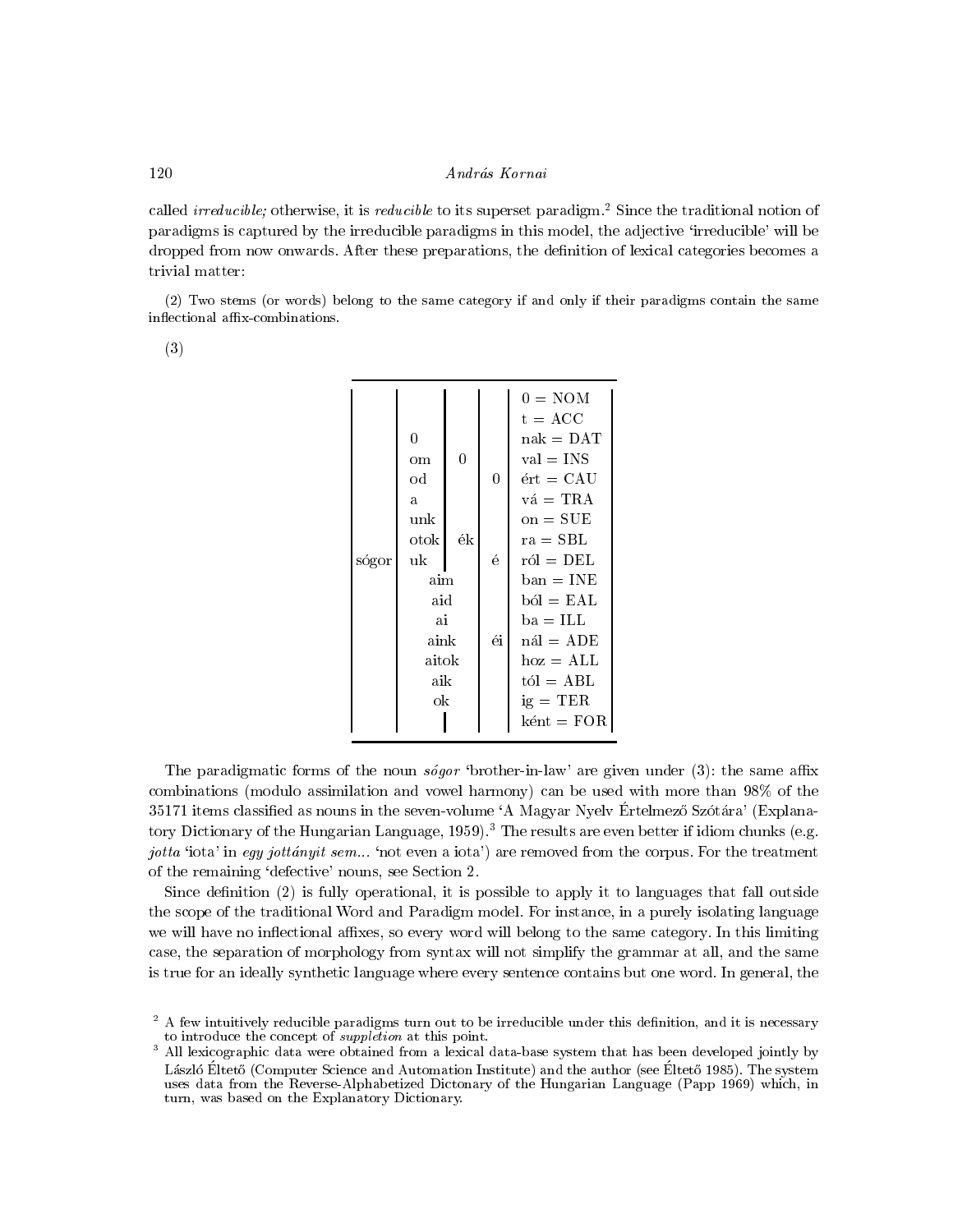complexity of the category system is directly proportional to the (average) number of morphemes in words: this effect remains unexplained if the definition of lexical categories is based on syntactic or semantic considerations.

#### $2.2$  Morphosyntactic features  $2.2$

Since the paradigmatic forms of a given stem are determined (modulo phonology) by the affixes, they are usually encoded with the aid of binary features: the  $+$  value of such a morphosyntactic feature is usually taken to represent the presence, and the - value the absence of the corresponding affix in the given word form. For example,  $fuk$  'boys' will be represented as  $fi\zeta + PL$  rather than fiú $\leq$  SG>, and fiú 'boy' as fiú $\leq$ - PL> rather than fiú $\leq$ + SG>. In the simplest case, the marked  $(+)$  value of a feature corresponds to some phonologically non-null affixal marker, and the unmarked value encodes the lack of surface marking.4 Markedness (in the Prague School sense) will play an important role in what follows, and when this simple principle fails (e.g. because both members of an opposition are marked on the surface), more complex arguments will be given.

First it should be noted that in general there is no one-to-one correspondence between affixal morphemes and morphosyntactic features. The same feature, e.g.  $\pm$  PL, might well correspond to different morphemes in the verbal and the nominal paradigms. Since a feature can also appear more than once in a single paradigm, it is necessary to structure morphosyntactic features in a manner somewhat different from the usual (feature-matrix) solution in phonology (but see Labov 1981:299, Mascaró 1983). Following Anderson (1982:4.1) I will suppose that morphosyntactic features are arranged into trees.<sup>5</sup> A similar representation is used in GPSG (see e.g. ch 2 of Gazdar et al. 1984). The node labels in morphosyntactic trees will be the features themselves, with the additional constraint that

(4) only marked values can dominate other features.

This formal restriction is intended to capture an important aspect of the intuitive notion of markedness, namely, that in a multiple opposition, there can be but one basic (i.e. unmarked) member. Take, for instance, the possessive affixes in Hungarian. The affixes listed in the second column of  $(3)$  serve a dual purpose: on the one hand, they mark the affixed element as being the property of someone (the possessor), and on the other hand, they spell out the person and number of the possessor. Basically the same affixes, with an infixed  $-i$  can be used if the possession is plural. Nouns without possessive suffixes take the plural suffix  $-k$ . If we add a zero for the sake of completeness, we have a 14-way opposition: theoretically, this can be described with four binary features. But using such ad hoc features would make the rules of agreement extremely complicated: a more revealing description has to be based on the elementary oppositions expressed by the affixes.

First, we have to separate the person/number of the possessor from the number of the affixed noun (because in the rules of subject- predicate agreement, the former is irrelevant): this latter will be encoded in the feature  $\pm$  PL. This leaves us with a 7-way opposition: the possessor can be 1st sg, ...,3rd pl, or there can be no possessor at all. It is this latter case which is truly unmarked: the ramaining cases, therefore, can be subordinated to a feature POS. Condition (4) makes it impossible

<sup>4</sup> There are a few cases, e.g. in the English verbal paradigm, where cross-linguistic considerations might

 $\frac{5}{3}$  Anderson actually employs unlabelled bracketings, but this is largely a notational difference.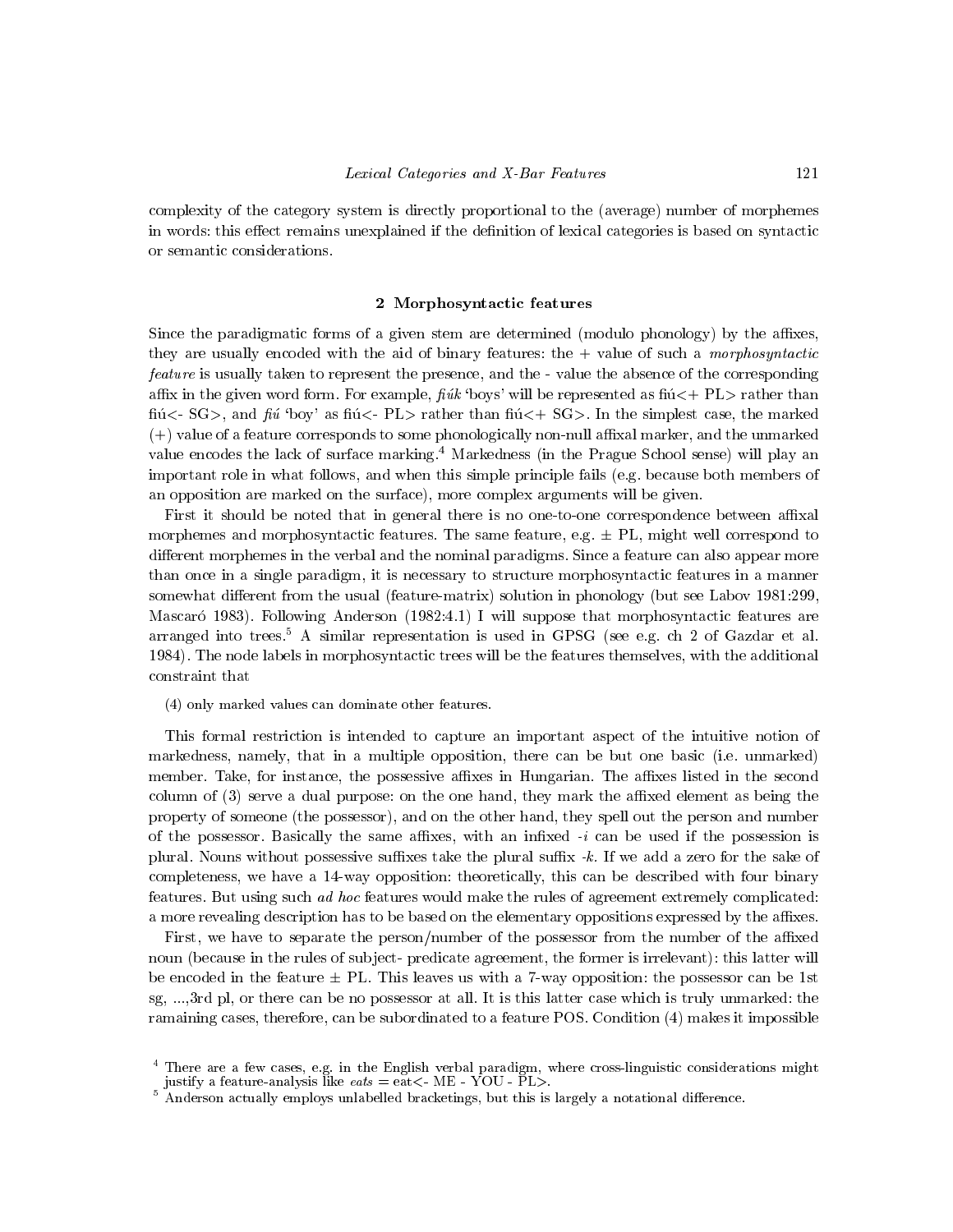to distinguish various -POS cases (which is just the desired effect), but enables us to use the standard person/number features  $\pm$  ME,  $\pm$  YOU,  $\pm$  PL under +POS.

The situation is somewhat complicated by the 'familiar plural' affix  $-\epsilon k$  'family, friends of', the prescence of which will be encoded by the feature  $+$  FAM. Since forms in  $-ek$  are always plural, it is possible to treat  $-ek$  as a special plural affix. As the unmarked member of the singular/plural opposition is the former, the feature  $\pm$  PL has to be employed (rather than the feature  $\pm$  SG), and this enables us to subordinate  $\pm$  FAM to  $+$  PL.

The next to last column of  $(3)$  describes a different possessive suffix, one which behaves anaphorically (see e.g. Lotz 1967): the prescence of this suffix  $-\ell$  will be encoded by the feature  $+$  ANP. If the anaphoric referent is plural, we have the suffux  $-e^{i}$  : this can be captured by subordinating the feature  $\pm$  PL to  $+$ ANP. For lack of space, the case system will not be discussed here in detail; (oppositions like essive/lative are briefly mentioned in Section 3) end a separate feature is used for every surface case ending.<sup>6</sup> The unmarked member of the case system is the nominative: every other feature in the last column of  $(3)$  will be subordinated to an abstract feature  $+$  CASE.

This gives us the nominal paradigm in the form of the following tree: (5)

 $\langle +\text{POS}\langle \pm \text{ME} \pm \text{YOU} \pm \text{PL}\rangle$  + $\text{PL}\langle \pm \text{FAM}\rangle$  + $\text{ANP}\langle \pm \text{PL}\rangle$  + $\text{CAS}\langle \text{XYZ}\rangle$ 

The paradigms of numerals and adjectives differ only minimally from (3): numerals have no plural forms, while adjectives can also have (comparative  $-bb$  and superlative leg-) degree affixes in addition to the suffixes listed in  $(3)$ . This means that if we apply the criterion  $(2)$  mechanically, those adjectives that happen to have defective paradigms in degree must be classified as nouns. From a purely formal point of view, adjectives in comparative form cause the same problem, since if we add the comparative suffix a second time, the resulting word, though phonologically well-formed, will not be acceptable in Hungarian. In this respect, the comparative suffix is typical: suffixes that can be iterated (see (1D) above) are in the minority.

Following Aronoff (1976), I will suppose that the presence of a non-iterative suffix blocks the application of the corresponding suffixation rule. In the case of comparative degree this means that word forms appearing as  $\lt+$  COMP $>$  on the surface behave as  $\lt-$  COMP $>$  from the morphological point of view. This fact can be described without doubling the number of morphosyntactic features if we suppose that the  $+$  value of a feature corresponds to *potential* suffixation in morphology, but  $actual$  suffixation in lexical insertion. For example in  $(5)$  above, blocking will rule out every 'double plural' like \*sogorokok, \*sogoraimok, \*sogorokek, etc. Notice, that the relevant morphemes -k, -i-,  $-ek$  were all encoded bu the same feature (on the second branch of  $(5)$ ), and we do not have the blocking effect for  $\pm$  PLs on different branches.

In what follows, the actual vs. potential interpretations of a feature will be denoted by unbroken (resp. broken) lines in the trees formed by the morphosyntactic features. This `colouring' of the edges is but a technically convenient solution: substantially the same effect can be achieved by the introduction of negative bar-levels (see Selkirk 1983:1.2) or with a new feature  $\leq \pm$  ACTUAL>.

The actual/potential distinction appears to be plausible from the point of language acquisition as well. Since the number of affixes is rather small but their frequency is extremely high, affixes are highly salient perceptually. If the hearer is able to recognize the affixes, he will be able to tell that

122

This makes it necessary to introduce a feature coocurence restriction (much the same way as in GPSG,  $\,$ see e.g. Gazdar et. al. 1984 ch 2.3) that permits only one case feature to have positive value in any morphosyntactic tree.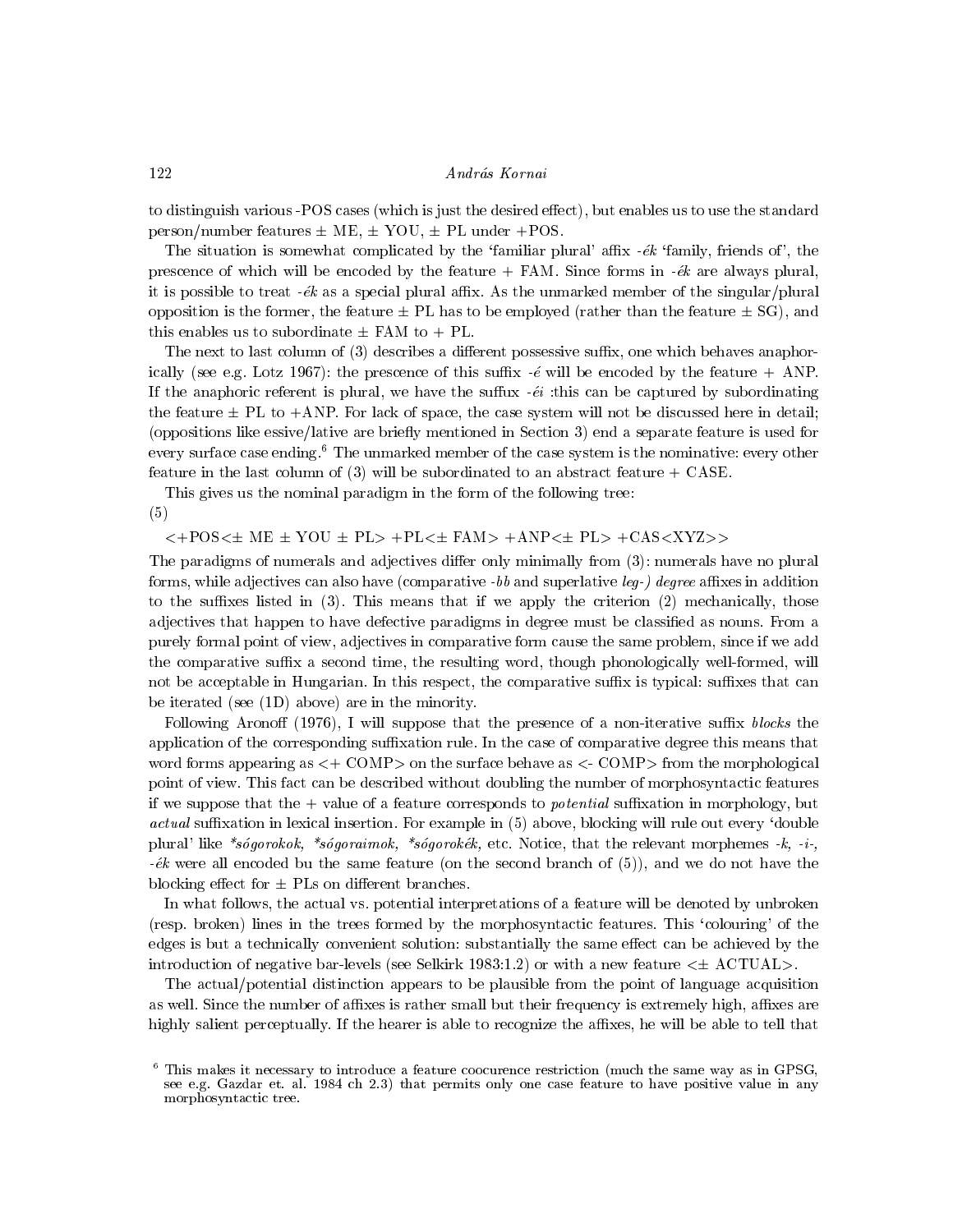an affixed stem belongs to a lexical category where the affix in question can be used (e.g. he will classify a form with some overt case-ending as a nominal), but the lack of affixation does not enable him to draw the opposite conclusion.

Once we have set up a system of morphosyntactic features in accordance with the basic morphological oppositions obtaining in the paradigm in question, the marked/unmarked distinction can be exploited in formulating the rules more concisely. For instance, certain features might be left unspecied, and fully specied representations might be concieved of as the end-product of certain marking conventions. Alternately, morphosyntactic trees with unspecied features might be taken to represent archi-elements. The solution adopted here is closer to the Prague Circle ideas (cf. e.g Trubetzkoy 1958 ch 3) than to the SPE theory of markedness (Chomsky - Halle 1968:9.2), because the (only) marking convention employed here is not sensitive to context, and always inserts the unmarked (-) value.

This convention operates only on the leaves of trees, and if a full subtree is left unspecied, this will represent a *natural class* of paradigmatic forms. In the notation,  $\text{fi}\ll+p\text{OS}>$  is the abbreviated form of fiu $\leftarrow$  POS $\leftarrow$  ME -YOU - PL> - PL - ANP - CAS $\leftarrow$  fuja 'his boy', while fiú+POS stands for the class fiúm, fiúd, fiúja, fiúnk, fiútok, fiújuk =fiú<+  $\mathrm{POS}\ll\pm \mathrm{ME} \pm \mathrm{YOU} \pm \mathrm{PL}$ > - PL - ANP - CAS>. With this convention, only a few subsets of paradigmatic forms will be natural classes: for instance, the set 'my house, our house' = házam, házunk must be written as ház $\lt$ + POS $\lt$ + ME  $\pm$ PL>>, and this class is no more natural than  $ház<+$  POS $\leq \pm$  ME +PL> = házunk, házaink 'my house, my houses'.

The principle of blocking can be applied in the description of defective elements as well: if these elements appear in the lexicon with *actual* morphosyntactic features, the application of the relevant affixation rule will be blocked. Thus, we can predict the defective paradigms to be natural classes in the sense outlined above: for example, the paradigmatic forms of defective nouns in Hungarian must correspond to the archi-words that can be defined with the aid of the morphosyntactic tree in (5).

Fortunately, this prediction can be tested on independently collocted data. In his book describing the Hungarian nominal paradigm, Papp (1975) devotes a full chapter (ch 5) to defective nouns. If we remove those elements from the corpus that were classified as 'saepe' by Papp (these are not truly defective in the strict sense of the term, see ibid, 187ff), we are left with some three hundred nouns having various defects. The majority of these (662 from the original 693 including 'saepe' words) shows some defect with respect to the possessive paradigm. One class (fig. this son',  $m\acute{a}s\acute{a}$ 'his imagé,...  $p$  206) contains elements that have to take some possessive suffix: these are lexicalized with the (actual) feature  $+$  POS. With certain compounds, we have obligatory infixation, rather than suffixation (*atyjafia* 'his fellow man', *hazámfia* 'my compatriot', *szavajárása* 'his manner of speaking',... loc cit), but this need not concern us here. Another class ( $b\acute{a}$  'old man, as in old man Harper..', dádá 'spanking', spicc 'tipsiness',... p 201) is truly defective: these are lexicalized with the feature - POS. Some of the -POS elements are simply possessive constructions that became lexicalized (  $búcsúfa$  'souvenir, lit. son-of-fiestá, napkelte 'dawn, lit. waking-of-sun',... p 200) – with these, the blocking effect is quite transparent. The same is true for pluralia tantum (naturaliak 'allowances in kind',  $üzelmek$  'immoral dealings',... p 199), since these are always lexicalized with plural morphology in Hungarian, and there are no nouns of the `cattle, police type. There is one word lexicalized with the familiar plural ( $katon\acute{a}\acute{e}\acute{k}$  'the army'), and there are several elements with more than one lexicalized feature. For  $\langle$ - POS - PL $>$  we have *énekbeszéd* 'recitation', *ófelnémet* 'old high german', .... (p 202); for  $\lt$ - POS + PL $>$  jelenvoltak 'those who were present', légutak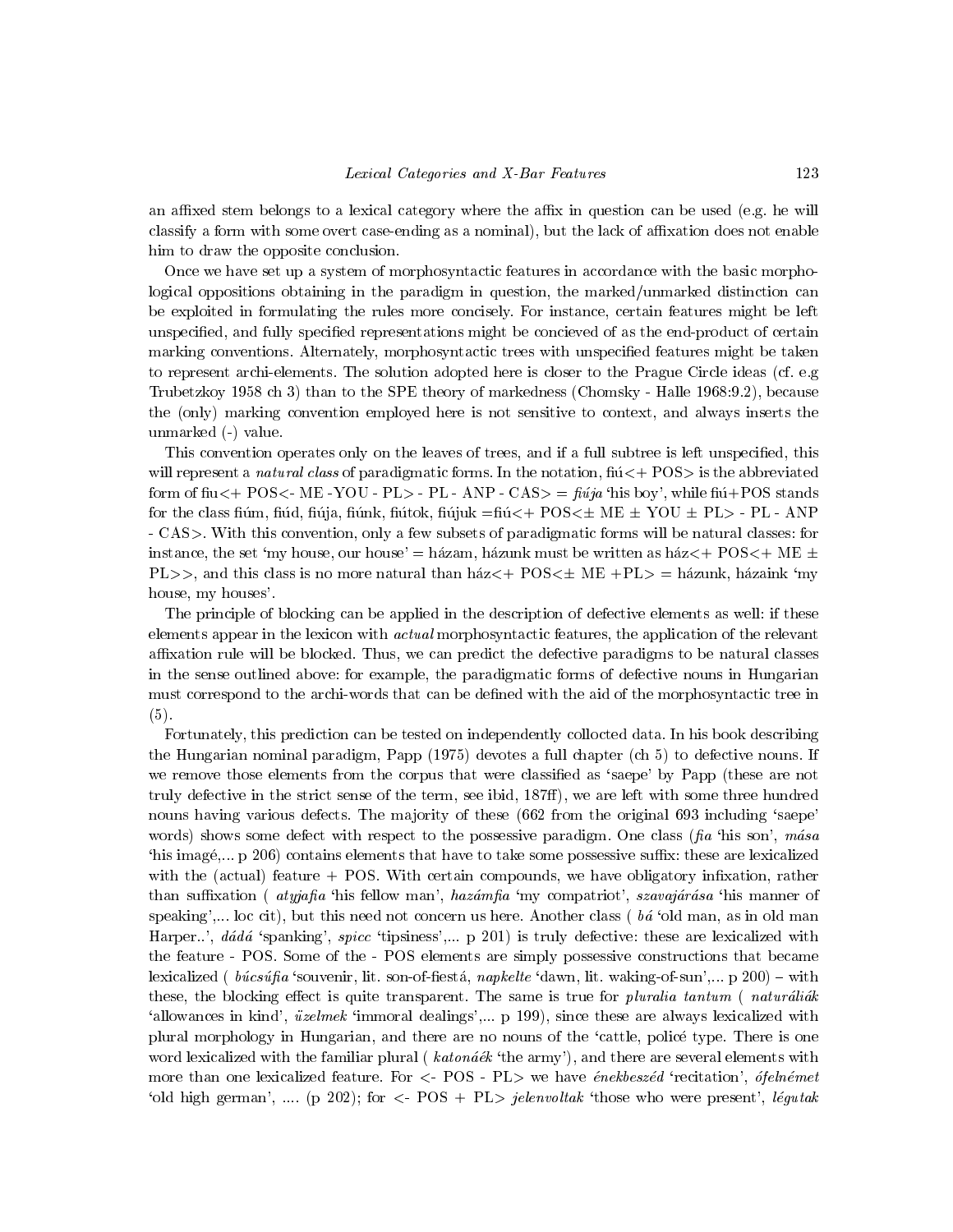# András Kornai

'respiratory tracts',... (p 205); for  $\langle +$  POS - PL $>$  napa 'his mother in law', holta 'his death',... (p 207); and for  $\lt$ + POS + PL $>$  there is *elei* 'his forefathers' (p 209). Bot not every combination is attested: for instance, there are no nouns with lexicalized ANP feature, and there are no *singularia* 

In general, the prediction that defective paradigms are natural classes of paradigmatic forms is borne out by the data: at least for nouns in Hungarian, every defective paradigm can be generated with the aid of lexicalized features that block further affixation.

### 3 X-bar features

The person/number features used in the description of the nominal paradigm are highly relevant in the verbal paradigm as well: in Hungarian, even the infinitival forms of a verb can indicate the person and number of the sub ject. This is not true for the anaphora possessiva (ANP) feature: Hungarian verbs do not take the suffix  $-\epsilon$ , or anything with a similar function. These facts have to be part of every description of Hungarian morphology, and in general, the grammar of any language must make it clear which affixes can, and which cannot be used with any given stem or word. If we accept definition  $(2)$  in Section 1 above, this means that categorial information need not be stored separately in the lexical entries, since the categorial status of an item can be inferred from its in
ectional possibilities. Therefore ;.kp on (6) the morphosyntactic features employed in the description of paradigmatic forms can be used as X-bar features as well.  $\therefore$  kp off For instance, we might say that certain stems are stored in the lexicon with the features -  $CASE, + TENSE, +$ MOOD etc. Since these must be verb stems, we need not stipulate that they also carry some ad hoc features like  $+$  Subj,  $+$  Obj (as in Jackendoff 1977 ch 3.2) or  $+$  V,  $-$  N (as in Chomsky 1970).

In addition to the resulting conceptual simplication of lexical entries, proposal (6) above provides a `canonical' feature analysis for the category system of every language, and thus makes it possible to contrast these systems with each other. The situation is almost exactly the same as in phonology: while a feature analysis based on the surface phonemic contrasts of a given language is impossible to translate into other languages, it is (perhaps) possible to dene a truly universal set of phonological features that can be applied with equal success to every language. The coherence between the phonological feature systems of various languages is due to their common phonetic basis; the coherence between the X-bar features (and the category systems) of natural languages might well be due to their common semantic basis.

Before describing the category system of Hungarian in terms of X-bar features, I will first list the major semantic categories which seem to be relevant in the inflectional morphology of natural languages.

- 1A Person (1st, 2nd, ...
- 1B Number (singular, dual, ...
- 2A Location (here, there, near, ...
- 2B Direction (to, from, ...
- 3A Gender (feminine, definite, animate, valuable, round-shaped, ...
- 3B Topic (familiar, known, ...
- 4A Tense (past, present, ...
- 4B Aspect (perfect, habitual, ...
- 5A Case (sub ject, ob ject, ...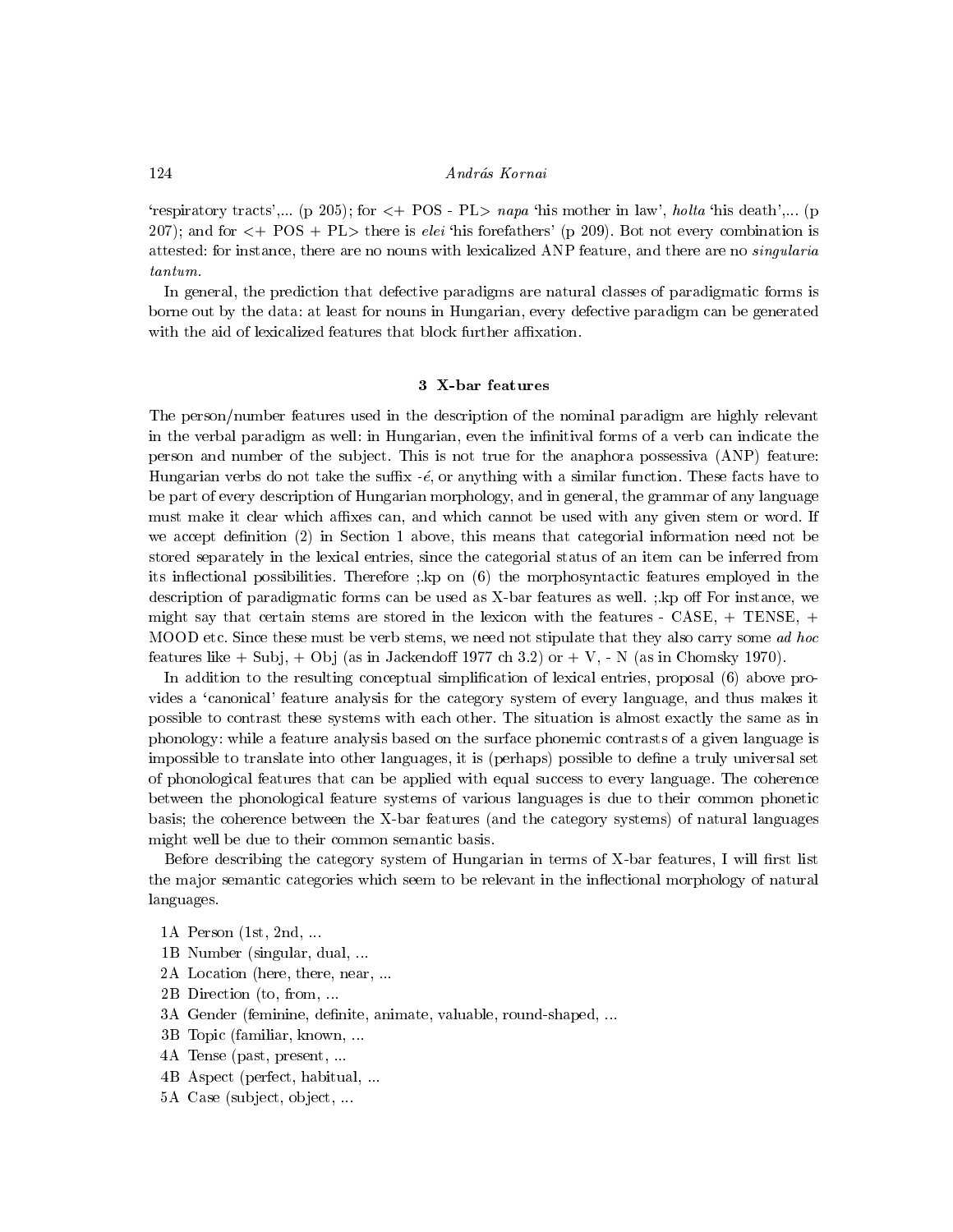- 5B Voice (active, benefactive, ...
- 6A Degree (comparative, superlative, ...
- 6B Mood (interrogative, negative, ...

Although categories under the same number are usually intertwined, it seems that inclusive/exclusive should be classified with person, rather than number; honorifics with topic, rather than gender; possession with case, rather than voice; evidentials with voice, rather than case; etc. In general the situation is far more complicated than in phonology, and the elusiveness of these semantic categories might necessitate a language-by-language strategy for a long time to come. A further complication is that even those categories which are encoded by affixes in the language in question need not be inflectional: for instance, Hungarian has 'aspectual' suffixes like -gat (frequentative-repetitive) and 'modal' suffixes like -hat (conditional-permissive), but the former is derivational and the latter is inflectional.

In the category 'person' we have a 3-way opposition in Hungarian: this will be described by the supposedly universal features  $\pm$  ME  $\pm$  YOU. The facts of Hungarian are perhaps better described by a feature system in which  $\pm$  ME is subordinated to the  $+$  value of the feature PARTICIPANT: another advantage of this system is that the feature coocurrence restriction  $*$ [+ME +YOU] can be dropped. But in order to facilitate cross-linguistical comparisons, I will stick to the feature system used this far. For number, we have the singular/plural opposition (encoded by the feature  $\pm$  PL)  $\pm$ these categories are clearly inflectional in Hungarian.

The relevant opposition in the category 'location' is near/far: this will be encoded by the feature  $\pm$  NEAR. Phonologically, this feature is spelled out by a form of vocal symbolism:

| igy/úgy       | 'this way/that way'    |
|---------------|------------------------|
| itt/ott       | 'here/there'           |
| ide/oda       | 'to here/to there'     |
| innen/onnan   | 'from here/from there' |
| ilyen/olyan   | 'like this/like that'  |
| ekkora/akkora | 'this size/that size'  |
| ennyi/annyi   | 'this much/that much'  |
| ez/az         | 'this/that'            |

The phonological description of these forms must make use of a rule of *rounding harmony* (which can be independently motivated, see Kornai in prep.) that operates in tandem with the well-known backness harmony rules of Hungarian.7

In the category 'direction' we have a 3-way opposition to/at/from with 'at' as the unmarked member: this will be described by the feature  $\pm$  OUT subordinated to the  $+$  value of the feature LATIVE.

| (7A)                     |                                                  |
|--------------------------|--------------------------------------------------|
| $a\alpha/a$ alatt / alól | 'to under/under/from under'                      |
| elé/előtt/elől           | 'to the front of/in front of/ from the front of' |
| felé/— /felől            | 'toward/ $\sim$ /from'                           |
| fölé/fölött/fölűl        | 'to over/over/from over'                         |

To a certain extent, this opposition is relevant for the case system,

 $\,$  - For a comparable situation in Montanes Spanish see McCarthy 1984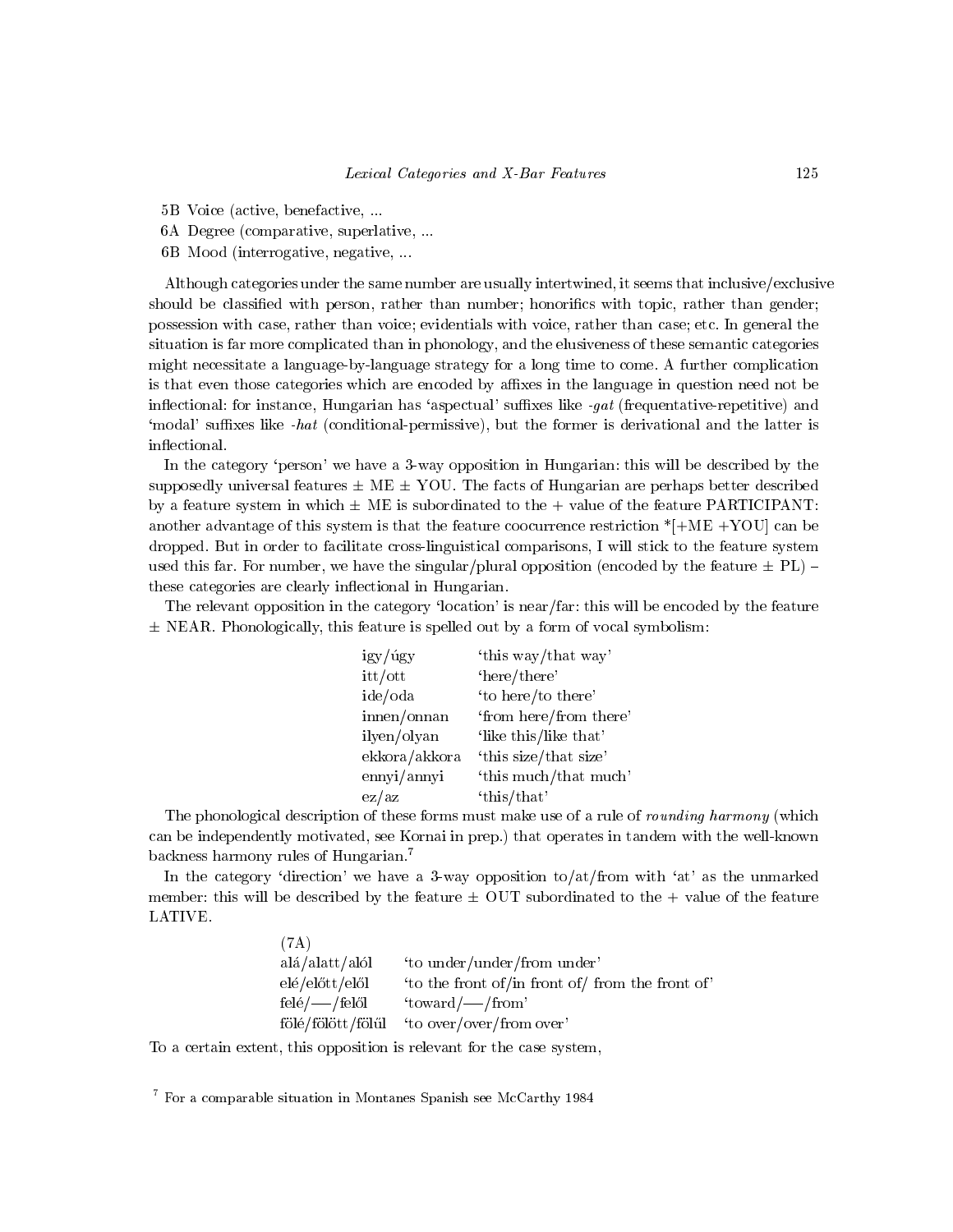András Kornai

```
(7B)
-ba/-ban/-ból 'into/in/from in'
-ra/-on/-r0 'onto/on/from on'
-hoz/-\n ial/tol to/at/from'
```
and for certain adjectival pro-forms:

| (7C)                                 |                             |
|--------------------------------------|-----------------------------|
| ide/itt/inner                        | 'to here/here/from here'    |
| $\text{oda}/\text{ott}/\text{onnan}$ | 'to there/there/from there' |
| hova/hol/honnan                      | 'where to/where/where from' |

In the category 'gender' (topic is not inflectional in Hungarian), the relevant opposition is definite/indefinite, with the first member being the marked one. This will be encoded by the feature  $\pm$ D. This feature, like gender features in general, is *silent* on nouns, i.e definitness can be an inherent property of the stem (cf. Anderson 1982: 1.3, Cooper 1983). Since verbs must agree with their objects in definitness,  $\pm$  D is not silent in the verbal paradigm.

The most important silent features of verbs are the *government features*: these encode information about the cases a stem governs. In general, subcategorization features need not be different from other morphosyntactic features in their intrinsic content: the only difference is that they have to be subordinated to the  $+$  value of the feature GOVT.

Tense and mood are intertwined in Hungarian. Morphologically there is a 4-way opposition between the unmarked present (indicative); past (indicative); (present/future) imperative; and (present) conditional/permissive. Aspect and voice are not inflectional in Hungarian. The case system is rather complex: we might add terminative  $-ig$  to the directional/locative cases listed in (7B), and there are accusative  $(-t)$ , dative  $(-nak)$ , instrumental  $(-val)$ , causative  $(-*et*t)$ , transitive  $(-\nu \hat{a})$ , and formal  $(-k\epsilon nt)$  cases as well. The features denoting them are given in the last column of (3) in Section 1. The degree system of Hungarian is open: from the superlative  $leg...bb$ , ultra-superlative forms can be derived with the prefix leges- which can be iterated, so e.g. legeslegeslegeslegnagyobb `the very very very greatest'.

These features give rise to the following feature analysis for majoir

(8)

| PERS | LOC- | - D | TENSE | $\rm{CASE}$ | DEG | GOVT   |                   |
|------|------|-----|-------|-------------|-----|--------|-------------------|
|      |      |     |       |             |     |        |                   |
|      |      |     |       |             |     |        | Adverbial         |
| 十    |      |     |       | 十           |     |        | Noun              |
| 十    |      |     |       |             |     |        | Adjective         |
| 十    |      |     |       |             |     |        | Verb              |
| ┭    | ∸    |     |       |             |     | $^{+}$ | Postposition      |
|      |      |     |       |             |     |        | Infinitive        |
|      |      |     |       |             |     |        | D <sub>orti</sub> |

In addition to these, there is a great number of minor lexical categories. For instance, members of the postpositional class következtében 'because of', múlva 'after',... have no directional or personal forms, and govern the nominative, while elements of an otherwise identical postpositional class (  $k\acute{e}pest$  'compared to,  $kifolyolag$  'because of',...) govern oblique cases.<sup>8</sup> There are several open

 ${ \bf 1}$  and  ${ \bf 2}$  are the set of the set of the set of the set of the set of the set of the set of the set of the set of the set of the set of the set of the set of the set of the set of the set of the set of the set

126

<sup>8</sup> This means that postpositions can not be classied in such a simple manner as suggested by Maracz (1983). If we also take syntactic criteria into account (e.g. whether a postposition can precede its complement noun or not), the classification will become even more complicated.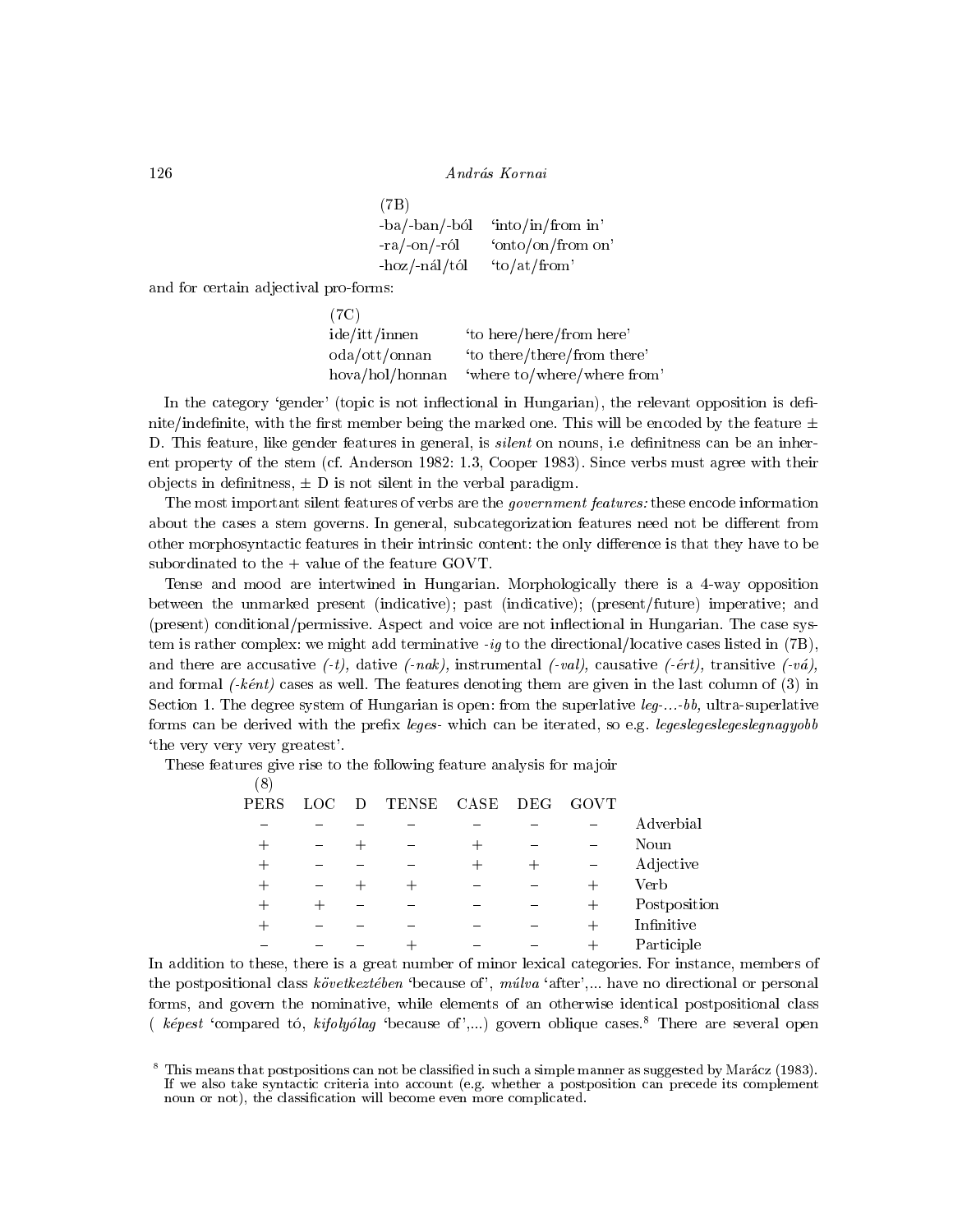classes not listed in  $(8)$ : numerals, for instance, take all the possessive suffixes, but have no number or definitness. (Under the marking convention, this means that they are singular and indefinite.) Defective words are often the only members in their class (see e.g.  $katon\acute{a}ek$ , elei in Section 2), but there are one-member classes that can hardly be called `defective. For instance, the reciprocal pronoun egymás 'each other' is potentially  $+$  CASE  $+$  ANP, and actually  $+$  D - POS, and there are no other words with exactly these in
ectional possibilities.

In Hungarian, as in almost every language, the list of minor categories can be extended almost indefinitely. In more detailed descriptions X-bar features are indispensable in keeping track of the category system. But if the feature system has no substantive connections with the lexical information which has to be stored with the individual items, minor categories can be accomodated only at the price of some *ad hoc* assignment of feature values. The system proposed here avoids this pitfall: every information (excluding, of course, semantic representation and phonological form) is stored in the lexicon in the form of morphosyntactic features, and the X-bar features of lexical categories are a (not necessarily proper) subset of these. The general conceptual schema proposed here is the same for every language, but as the morphosyntactic features are always based on the inflectional affixes of the language in question, the category system, and in particular the minor categories might vary from one language to the next.

# References

Anderson, S. R. 1982: Where is morphology? Linguistic Inquiry 13, 571-612

Aronoff, M. 1976: Word formation in generative grammar. MIT Press, Camebridge, Mass.

- Bloomfield, L. 1926: A set of postulates for the science of language. Language 2, 153-164
- Bloomfield, L. 1933: Language. George Allen and Unwin, London
- Chomsky, N. 1970: Remarks on nominalization. In: Jacobs-Rosenbaum (eds): Readings in English Transformational Grammar. Ginn, Waltham, Mass.184- 221
- Chomsky, N.- M. Halle 1968: The Sound Pattern of English. Harper and Row, New York
- Cooper, R. 1983: Swedish and the Head Feature Convention. Paper presented at the Workshop on Scandinavian Syntax and Theory of Grammar, Trondheim, June 3-5, 1982

 $\text{Euler}$ o El 1985. Uj adatbaziskezelo rendszer VM/CMS alatt. Informacio  $\text{Euler}$ ndinka, in press

Gazdar, G., Klein, E., Pullum, G., and Sag, I. 1984: Generalized Phrase Structure Grammar. ms.

Harris, Z. 1951: Methods in Structural Linguistics. University of Chicago Press

Hockett, Ch. 1958: A course in modern linguistics. Macmillan, New York

Jackendoff, R. 1977: X-bar Syntax. MIT Press, Cambridge, Mass.

Jensen, J. and Strong-Jensen, M. 1984: Morphology is in the lexicon! Linguistic Inquiry.

Kean, M.l. 1976: Some features of features. GLOW-paper

Kiparsky, P. 1982: From cyclic phonology to lexical phonology. In: v.d.Hulst-Smith (eds): The Structure of Phonological Representation. Foris, Dordrecht 131-176

Labov, W. 1981: Resolving the Neogrammarian Controversy. Language 57, 267-308

Lieber, R. 1981: On the Organization of the Lexicon. IULC